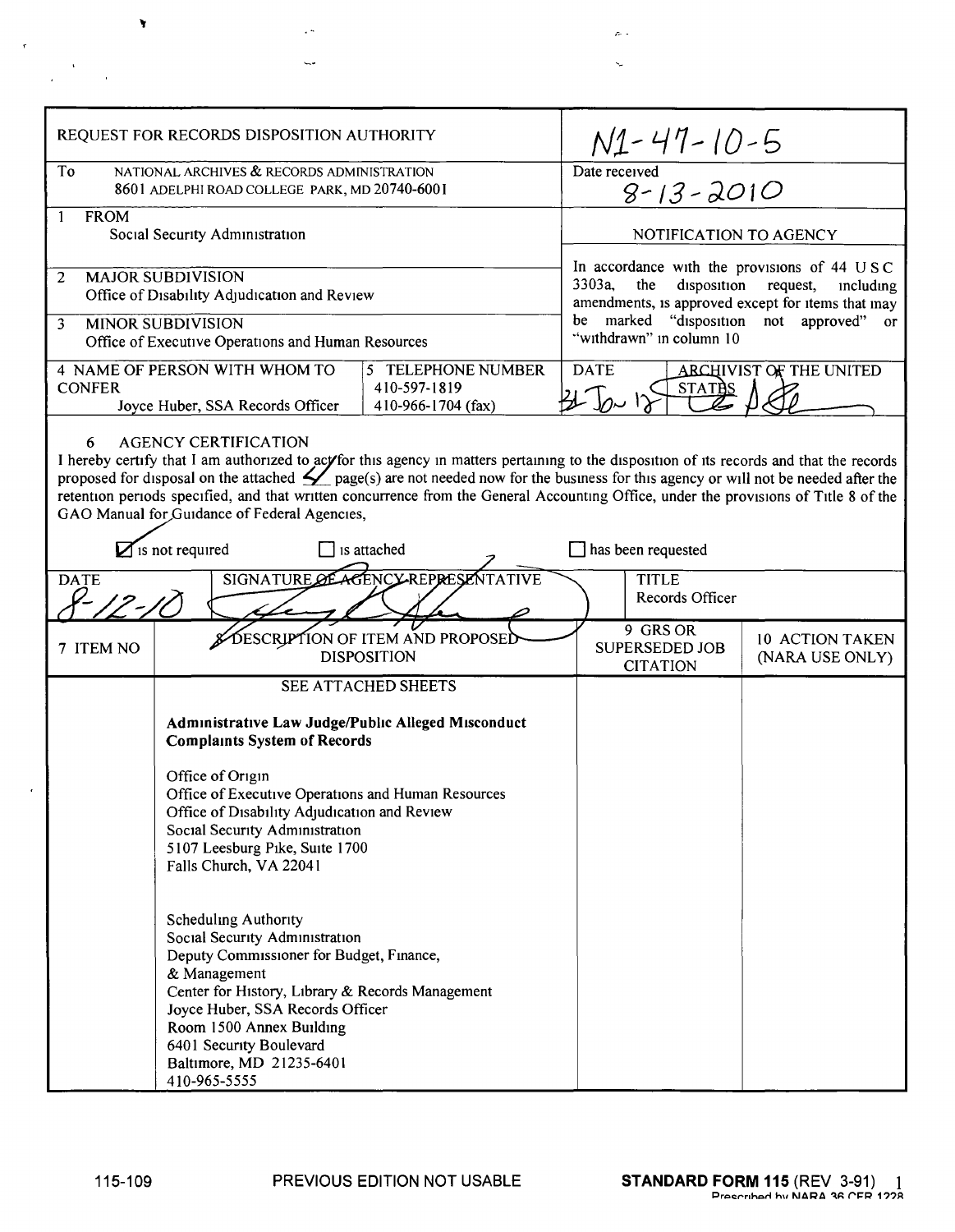## I. Admmistrative Law JudgelPublic Alleged Misconduct Complaints System of Records

The schedule provides authoritative instructions for the retention or destruction of information contained in the Administrative Law Judge/Public Alleged Misconduct Complaints (AU/PAMC) System of Records

The Social Security Administration, Office of Disability Adjudication and Review (SSA/ODAR) is responsible for administering an objective and impartial hearings system for dissatisfied claimants with determinations made on claims for Social security disability and supplemental Security Income benefits under titles II and XVI or the Social Security Act Every claimant and his or her representative are entitled to fair treatment in all claims that SSA/ODAR handles

On October 30, 1992, SSA/ODAR (formerly the Department of Health and Human Services, SSA, Office of Hearmgs and Appeals) published procedures in the Federal Register for the general public to follow m order to file complaints of Adrmrustrative Law Judge (AU) bras and misconduct and the general manner m which SSA will handle the complaints *(See* 57 FR 49186) These procedures provide that an SSA official, who was not involved In the alleged Improper conduct, will review of investigate every complaint in a timely manner On February 23, 2010, SSA published notice of an ALJ/PAMC system of records to inform the public that the agency intends to use information covered by this system of records to better manage and monitor complaints filed against ALJs The system of record became effective on March 14, 2010

In order to carry out its responsibilities, ODAR maintains accurate records regarding its reviews and investigations of AU complaints The records contain both paper and electronic mformation An electrornc database contams mformation such as the AU's name and nurnencal Identifier, the AU's heanng office, Regional Office, and Judicial circuit <sup>111</sup> which the hearing office IS located, the name and Social Security Number of the claimant, the date of the claimant's hearing, the name of the complainant, the date and disposition of the ALJ's decision, and the basis for the complamt The records may also contain mformation on whether the claimant filed a request for review with the Appeals Council, the name of the Administrative Appeals Judge (AAJ), the date and drsposition of the AAJ's decision, and the Appeals Council's finding regarding the complaint, if applicable The electronic records also contain mformation regardmg the Office of Executive Operations and Human Resources' findings on the complamt

The paper records generally contain the information mentioned above along with memoranda sent to the Regional Office regardmg an mvestrgatron of the allegations, along with any applicable heanng office and Appeals Council documents and recordings and a copy of the complaint. The paper documents may also contain a copy of the acknowledgement letter sent to the claimant or complamant, the Regional Office's report and recommendation regarding its investigation, and any special processing instructions At a future date, this information may also be maintained in an electronic format

## Disposition Instructions

TEMPORARY Cutoff at the end of the calendar year In which the Office of Executive Operations and Human Resources' finding has been completed (complaint closed) Delete/destroy the records 7 years after cutoff, or when no longer needed for Agency business, whichever is later\*